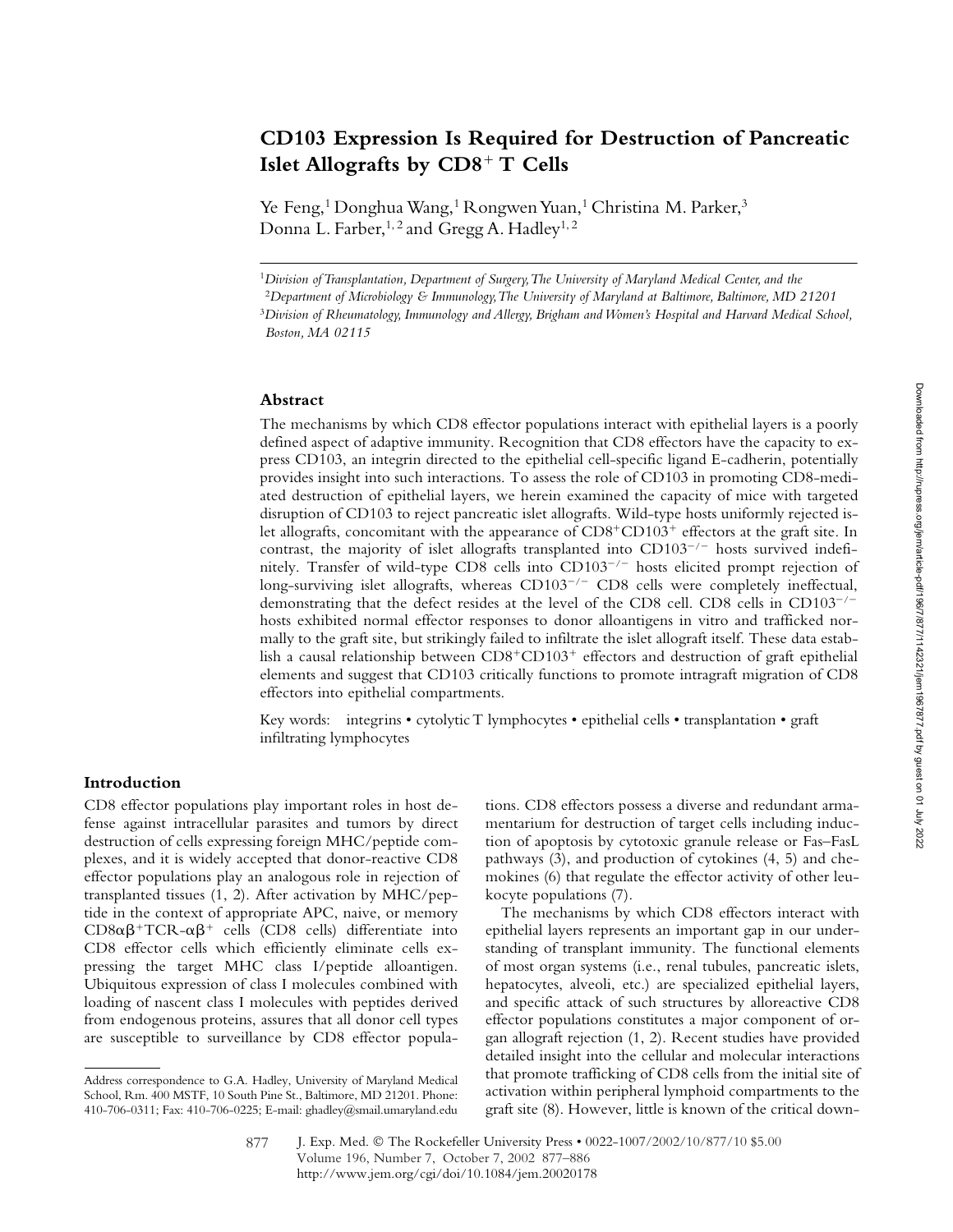stream events by which CD8 effectors gain access to and subsequently destroy graft epithelial compartments.

Previously, we have reported that alloreactive CD8 effector populations in both the mouse (9) and human (10) systems have the capacity to express the integrin heterodimer  $\alpha_E$ (CD103)/ $\beta_7$  (herein referred to as CD103). These observations potentially provide insight into CD8 effector–epithelial interactions because the principal ligand of CD103 is E-cadherin (11, 12), a tissue-restricted molecule selectively expressed by cells comprising epithelial layers (13). CD103 is poorly expressed by conventional CD8 effector populations (i.e., in vitro generated CTL populations; references 9 and 14), but is readily induced by exposure of such cells to bioactive TGF- $\beta$  (9). The relevance of these data to transplant immunity is supported by the observation that CD103<sup>+</sup>CD8<sup>+</sup> effectors accumulate in the kidney but not the spleen in a mouse model of GVHD (9), and are present at the site of clinical renal allograft rejection (10).  $CD8+CD103<sup>+</sup>$  effectors that infiltrate rejecting renal allografts preferentially accumulate within graft epithelial compartments (10, 15), consistent with a key role for this effector subset in the rejection process.

CD103 was initially identified by its high level expression on the heterogeneous and poorly-defined T cell populations that reside within and adjacent to the mucosal epithelia of normal mice (16) and humans (17); intraepithelial and lamina propria lymphocytes, respectively (IEL and  $LPL$ <sup>\*</sup>. In contrast, CD103 is poorly expressed by T cells in lymphoid compartments such as the blood, spleen, and lymph nodes (16, 17). Consequently, previous studies of CD103 have focused almost exclusively on its potential role in retaining T cells at mucosal sites. Consistent with this possibility, mice with targeted disruption of CD103 exhibit a mild deficiency of T cells in the IEL and LPL compartments (18). It is important to note, however, that CD103-deficient mice are otherwise phenotypically normal, and that the deficiency in mucosal T cells is highly dependent on genetic background and environmental influences (18). Moreover, Lefrancois et al. (19) recently reported that CD103 expression is not required for longterm retention of antigen-specific CD8 cells in the intestinal epithelium. Thus, the functional significance of CD103 expression by T cells remains unclear.

The goal of this study was to determine if CD103 expression is required for destruction of graft epithelial elements by alloreactive CD8 cells. To test this hypothesis, we examined the capacity of mice with targeted disruption of the CD103-encoding gene (*Itgae*) (18) to reject pancreatic islet allografts. Pancreatic islets express both MHC class I and the CD103 ligand, E-cadherin (20), and thus should be susceptible to destruction by alloreactive  $CD103^+CD8^+$ effectors. We report that  $CD103^{-/-}$  hosts are strikingly deficient in the capacity to reject islet allografts, and provide evidence that the relevant defect resides at the level of intragraft migration of CD8 effector populations. These data are consistent with a critical role for CD103 in promoting entry and/or retention of antigen-specific CD8 effector populations in epithelial compartments.

#### **Materials and Methods**

*Mice.* Female A/J and BALB/cJ mice (age 6 wk) were purchased from The Jackson Laboratory and maintained under pathogen-free housing conditions at the University of Maryland, Baltimore, MD. Breeding stocks of mice with targeted disruption of the CD103 (*Itgae*) gene (18) were bred and maintained (by C.M. Parker, Brigham and Women's Hospital, Boston, MA) under pathogen-free conditions at the University of Maryland animal facilities. Two different strains of  $CD103^{-/-}$  mice were used in this study. Initially,  $CD103^{-/-}$  mice backcrossed 10 generations to the BALB/c strain were used; wild-type BALB/cJ mice purchased from The Jackson Laboratory served as CD103<sup>+/+</sup> controls. Subsequently, a  $CD103^{-/-}$  strain rigorously selected to differ from BALB/c at only the *Itgae* locus were used for experiments; this congenic strain, designated C;129S2-Itgae<sup>tm1Cmp</sup>, has been deposited at The Jackson Laboratory. In this case, wild-type BALB/c mice bred in the University of Maryland animal facility in parallel with C; 129S2-Itgae<sup>tm1Cmp</sup> mice served as CD103<sup>+/+</sup> controls. The two  $CD103^{-/-}$  strains gave identical results compared with their respective wild-type controls with regard to all parameters examined herein. Breeding stocks for BALB/c-Thy1.1 congenic mice were provided by H. Levitsky (Johns Hopkins Medical School, Baltimore, MD). BALB/c hosts expressing both Thy1.1 and Thy1.2 were obtained by interbreeding BALB/c-Thy1.1 mice with BALB/cJ mice (Thy1.2<sup>+</sup>) to produce  $F_1$  hybrid mice.

*Antibodies.* mAbs to mouse CD8 (3.155), CD103 (M290) (21), CD4 (GK1.5), and MHC class II (212.A1), were purified from hybridoma culture supernatants and conjugated to FITC by Bioexpress Cell Culture Services (West Lebanon, NH); mAbs to mouse CD4 (RL172.4), HSA, (J11D.B1), and H-2-IA<sup>d</sup> (MKD6) used for complement depletion were used as hybridoma culture supernatants. FITC- and CyChrome-conjugated mAbs to mouse CD8a, and PE-conjugated mAbs to mouse CD8b, CD11a, CD62L, CD44, TCR- $\alpha\beta$ , CD8.2, Thy1.1, Thy1.2, and the respective species- and isotype-matched negative control mAbs were purchased from BD PharMingen.

*Pancreatic Islet and Skin Transplantation.* Islets for transplantation were prepared as described by Gotoh et al. (22). In brief, HBSS (GIBCO BRL) containing 2 mg/ml collagenase (Sigma-Aldrich) was injected into the common bile duct of donor mice. The distended pancreas was removed and incubated at  $37^{\circ}$ C for 16 min, and the released islets were enriched by centrifugation on a discontinuous Ficoll (Sigma-Aldrich) gradient. Tissue fragments collected at the 21.5% interface were washed and resuspended in HBSS. Individual islets, free of attached acinar, vascular, and ductal tissue were selected under a dissecting microscope, yielding highly purified islets for transplantation. Recipients were rendered diabetic by injection of 220 mg/kg streptozotocin intraperitoneally 3–6 d before transplantation. An incision was made to expose the recipient's left kidney, and 500 fresh islets were injected into the renal subcapsular space. After recovery from anesthesia, recipients were maintained under pathogen-free conditions, and blood glucose levels were monitored on a daily basis. Rejection was defined as BG 300 mg/dL.

Skin transplantation was performed as described by Steinmuller (23). After 6 d, the bandages were removed and the grafts

<sup>\*</sup>*Abbreviations used in this paper:* GIL, graft infiltrating lymphocyte; ICAM, intracellular adhesion molecule; IEL, intraepithelial lymphocyte; LPL, lamina propria lymphocyte; SC, spleen cell.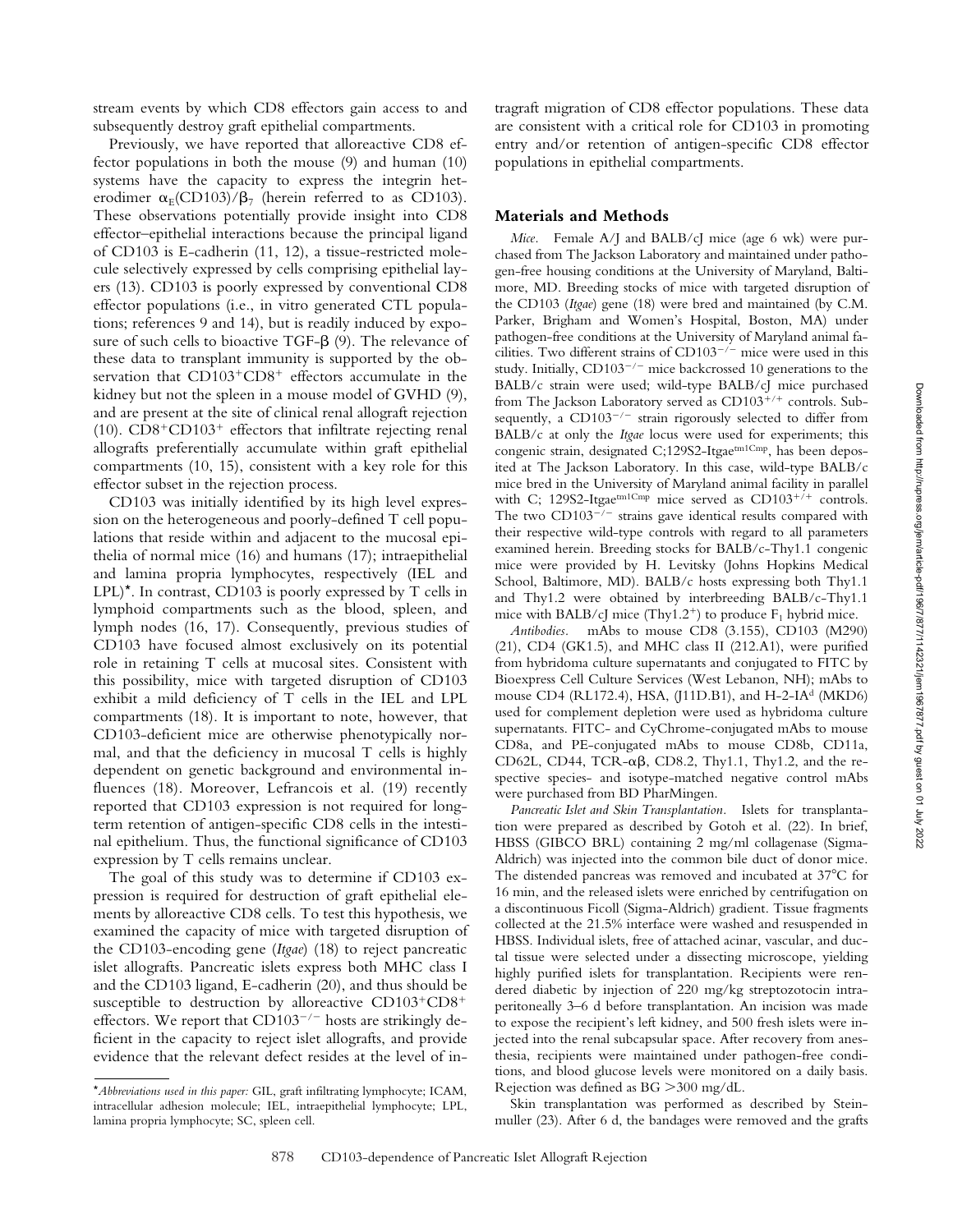Downloaded from http://rupress.org/jem/article-pdf/196/77711142321/jem1967877.pdf by guest on 01 July 2022 Downloaded from http://rupress.org/jem/article-pdf/196/7/877/1142321/jem1967877.pdf by guest on 01 July 2022

were assessed daily; rejection was defined as the day on which 100% graft scabbing was recorded.

*FACS® Analyses.* Graft infiltrating lymphocytes (GILs) were isolated by mincing the graft and incubation for 30 min in media containing collagenase (Worthington Biochemical Corp.), soybean trypsin inhibitor (Sigma-Aldrich), and DNase (Boehringer Mannheim). Lymphocytes were isolated by centrifugation on Lympholyte-M (Cedarlane Laboratories Limited). For two-color FACS® analyses, cells were stained with PE-conjugated mAb to CD8b in combination with FITC-conjugated mAbs to markers of interest. For three-color analyses, cells were stained with anti-CD8a-CyChrome in combination with FITC- and PE-conjugated mAbs. Species and isotype-matched mAbs of irrelevant specificity were used as controls for nonspecific fluorescence. After staining, cells were fixed with 0.5% paraformaldehyde, and  $3-6 \times 10^4$  cells were analyzed using a FACScan<sup>TM</sup> (Becton Dickinson). Intracellular cytokine staining for FACS® was performed using an intracellular cytokine staining kit (no. 2040KK) purchased from BD PharMingen. In brief, GILs isolated as described above were cultured in media containing PMA, ionomycin, and monensin for 4 h, then permeabilized and stained with anti-CD8a-FITC followed by PE-coupled mAbs to IFN- $\gamma$  or TNF- $\alpha$ . Lymphocyte populations were gated by forward scatter/side scatter analysis to exclude monocytes and debris. WinMDI 2.8 software (downloaded from: http://facs.scripps.edu/software.html) developed by Joseph Trotter (Scripps Institute, La Jolla, CA) was used for analysis and graphic display of flow cytometry data. The percentage of positive cells for a given marker was based on cutoff points chosen to exclude >99% of the negative control population.

*In Vitro Generation of CD8 Effectors.* CD8 effectors for <sup>51</sup>[Cr] release assays and cytokine production assays were generated by coculturing  $10 \times 10^6$  spleen cells (SCs) from CD103<sup>+/+</sup> or CD103<sup>-/-</sup> donors with 10  $\times$  10<sup>6</sup> irradiated (3,000 rads) A/J SCs in upright 25 cm<sup>2</sup> culture flasks in 20 ml RPMI 1640 supplemented with sodium pyruvate, nonessential amino acids, 10 mM Hepes, 50 uM 2-ME, and 10% FCS (RPMI<sup>+</sup>). Red cells were removed from SC stimulators by treatment with RBC lysing buffer (Sigma-Aldrich). After 5 d, cultures were harvested and treated with a cocktail of mAbs to CD4 (RL172.4), HSA, (J11D.B1), and H-2-IA<sup>d</sup> (MKD6) followed by incubation in 1:10 Low-Tox M rabbit complement (Accurate) and centrifugation on Lympholyte-M. The resulting effector population contained  $>$ 95% CD8<sup>+</sup>TCR- $\alpha\beta$ <sup>+</sup> cells as determined by FACS®.

*T Cell Functional Assays.* 51[Cr] release assays were performed as described previously (9). For targets, Con A blasts were prepared by culturing  $25 \times 10^6$  red cell–depleted SCs from BALB/cJ or A/J donors for 3 d in 10 ml of RPMI<sup>+</sup> containing 5 ug/ml Con A (Sigma-Aldrich). For cytokine production assays, 106 CD8 effectors were restimulated with 106 RBC-depleted A/J SCs (3,000 rads) in 2 ml of RPMI<sup>+</sup>. Supernatants from replicate cultures ( $n =$ 3) were harvested at various intervals and subjected to cytokinespecific ELISA by the University of Maryland Cytokine Core Laboratory to measure concentrations of IFN- $\gamma$  and TNF- $\alpha$ .

*Adoptive Transfer Models.* For adoptive transfer of CD8 cells into  $CD103^{-/-}$  hosts with long-surviving A/J allografts, wildtype, or CD103-deficient mice (6-wk-old females) to be used as lymphocyte donors were injected intraperitoneally with  $10 \times 10^6$ A/J SCs. On day 4, spleens and abdominal lymph nodes were harvested and centrifuged on Lympholyte-M (Cedarlane Laboratories Limited) to remove RBCs. The resulting cell suspension was enriched for CD8<sup>+</sup> T cells by immunomagnetic depletion with mAbs to mouse class MHC class II (212.A1) and CD4

(GK1.5) followed by anti–rat IgG-, anti–mouse IgG-, and anti– mouse IgM-coupled magnetic beads (Polysciences). The negatively selected cell population comprised  $>60\%$  CD8<sup>+</sup> T cells with  $\leq$  0.1% CD4<sup>+</sup> T cells. To assure that equivalent numbers of CD8 cells were transferred in different experiments, FACS® analyses using anti-CD8 and TCR- $\alpha\beta$  was performed on each preparation to assess the degree of enrichment for CD8<sup>+</sup> T cells. 50  $\times$  $10^6$  CD8<sup>+</sup> T cells were then injected into CD103<sup>-/-</sup> recipients with long-surviving A/J allografts by the tail vein, and blood glucose levels were monitored on a daily basis. In some experiments, CD8 cells were removed from the above "CD8" preparations by incubation with mAb to mouse CD8 (3.155) followed by complement. Such preparations contained 98% non-T cells (predominantly B cells) with  $\leq 0.01\%$  CD8<sup>+</sup> T cells.

For adoptive transfer experiments to assess the relative efficiency with which CD103-deficient CD8 effectors traffic to the graft site, purified CD8 cells from naive CD103<sup>-/-</sup> (Thy1.1<sup>-</sup>/ 1.2<sup>+</sup>) and CD103<sup>+/+</sup> (Thy1.1<sup>+</sup>/1.2<sup>-</sup>) donors were prepared as described above.  $5 \times 10^6$  cells of each type were then injected intravenously into streptozotocin-treated (diabetic) BALB/c-Thy1.1  $\times$  BALB/cJ F<sub>1</sub> hosts (Thy1.1<sup>+</sup>/Thy1.2<sup>+</sup>) which were transplanted with 500 A/J islets the following day. Blood glucose levels were monitored on a daily basis. At the time of early rejection ( $BG > 200$  mg/dL), graft infiltrating lymphocytes were isolated and stained for three-color FACS® analyses with anti-Thy1.1-PE and anti-Thy1.2-FITC in combination with anti-CD8-CyChrome to discriminate host CD8 cells from each of the transferred CD8 populations.

## **Results**

*CD8*-*CD103*- *Effectors Are Present at the Site of Islet Allograft Rejection in Wild-Type Hosts.* As shown in Fig. 1 A, A/J islet allografts (H-2<sup>a</sup>) transplanted into diabetic wildtype recipients (BALB/c, H-2<sup>d</sup>) were promptly rejected ( $n =$ 13, MST 13.8 d). Recipient mice were hyperglycemic before transplant and transiently returned to a normoglycemic state 2–6 d after receiving A/J islet allografts (Fig. 1 A). In contrast, BALB/c recipients of islet isografts remained normoglycemic throughout the observation period  $(>300 d)$ , confirming that the rapid return to a hyperglycemic state noted in allograft recipients reflects immunologic rejection (Fig. 1 A).

FACS® analyses of GILs isolated from islet allografts at the time of rejection in wild-type hosts revealed a predominant population of CD8 cells (Fig. 2 A). Fig. 2 A further demonstrates that CD103 was expressed by a major subset of the CD8<sup>+</sup> GIL population at the time of rejection. Note that CD103 expression by GILs was restricted almost exclusively to  $CD8+TCR-\alpha\beta^+$  cells. In four replicate experiments,  $18.1 \pm 3.0\%$  of CD8<sup>+</sup> GILs expressed CD103 at levels significantly above background staining. Fig. 2 B shows that CD8<sup>+</sup> GILs were CD62L<sup>-</sup>CD44hiCD11ahi-TCR- $\alpha\beta^+$  consistent with an effector phenotype. These data indicated that CD8<sup>+</sup>CD103<sup>+</sup> effectors are present in the graft at the time of rejection, consistent with a role for these cells in the rejection process.

*Mice With Targeted Disruption of CD103 Exhibit a Specific Defect in the Capacity for Islet Allograft Rejection.* Mice with targeted disruption of the CD103-encoding gene (*Itae*)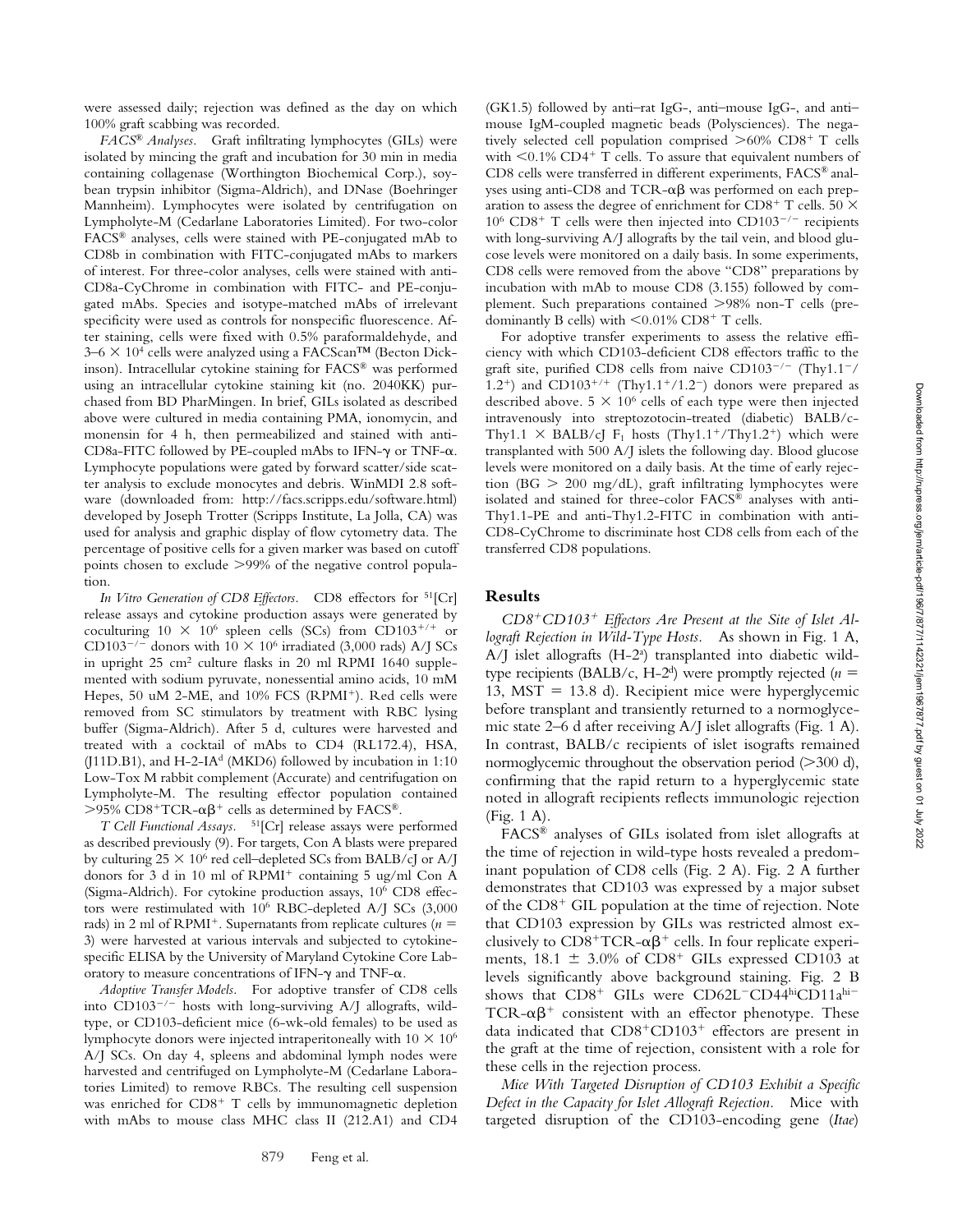

Figure 1. Survival of pancreatic islet allografts transplanted into  $CD103^{+/+}$  or  $CD103^{-/-}$  hosts. Recipient mice were rendered diabetic by treatment with streptozotocin, then transplanted with 500 islets under the renal subcapsule; each line shown in A–C represents an individual recipient mouse. (A) Survival of A/J allografts (black circles,  $n = 13$ ) or BALB/c isografts (white circles,  $n = 2$ ) transplanted into CD103<sup>+/+</sup> hosts. (B) Survival of A/J allografts (black circles, *n* 17) or isografts (white circles,  $n = 2$ ) transplanted into CD103<sup>-/-</sup> hosts. (C) Unilateral nephrectomy to remove the allograft (denoted by arrows) in CD103<sup>-</sup> recipients with long surviving allografts results in a prompt return to hyperglycemic state  $(n = 3)$ .

were used as recipients of islet allografts to directly assess the role of CD103 in islet allograft destruction. The  $CD103^{-/-}$  mice used in this study were backcrossed 10 generations to the BALB/c strain; such mice completely fail to express the CD103 heterodimer ( $\alpha^{E} \beta_{7}$ ) but are phenotypically indistinguishable from wild-type cohorts except for slightly reduced numbers of T cells diffusely distributed in the intestinal epithelium (18).

As shown in Fig. 1 B,  $CD103^{-/-}$  hosts were highly deficient in their capacity to reject A/J islet allografts with the majority of allografts (11/17) surviving indefinitely. Importantly, removal of long-surviving allografts by unilateral nephrectomy  $(n = 3)$  resulted in a prompt return to hyperglycemia (Fig. 1 C), thereby confirming that the prolonged



Figure 2. Phenotypic characterization of CD8<sup>+</sup> T cells isolated from rejecting islet allografts. Wild-type recipients were transplanted with A/J islets as described in the legend to Fig. 1. At the time of rejection, lymphocytes were isolated from the graft and draining lymph node and subjected to two-color FACS® analyses. (A) Dot plot of CD103 versus CD8 expression by GILs. (B) Expression of CD44, CD11a, CD62L, and TCR- $\alpha\beta$  by gated CD8<sup>+</sup> GILs; isotype controls are shown by the dashed lines. Data are representative of four independent experiments.

normoglycemic state was a reflection of stable graft function rather than the persistence of host islet function i.e., due to inadequate streptozotocin treatment.

*The Defect in CD103/ Hosts Resides at the Level of the CD8 Cell.* Adoptive transfer experiments were used to determine if the defect in  $CD103^{-/-}$  mice resides at the level of the CD8 cell. This is a critical point because CD103 is also expressed by non-CD8 cells including dendritic cells (24), macrophages (25), and mast cells (26), which potentially could contribute to allograft rejection. In these experiments, purified CD8 cells from wild-type or CD103-deficient mice were adoptively transferred into  $CD103^{-/-}$  hosts with long surviving A/J allografts. To circumvent the likely requirement for an anti-donor CD4 (Th) response, the CD8 population was primed to A/J alloantigens 4 d before CD8 purification and transfer.

As shown in Fig. 3, transfer of highly-enriched CD8 cells into  $CD103^{-/-}$  hosts elicited prompt rejection of long-surviving A/J allografts. In contrast, transfer of the same number of CD8 cells from  $CD103^{-/-}$  donors completely failed to elicit rejection (Fig. 3). Moreover, treatment of the wild-type CD8 preparation with anti-CD8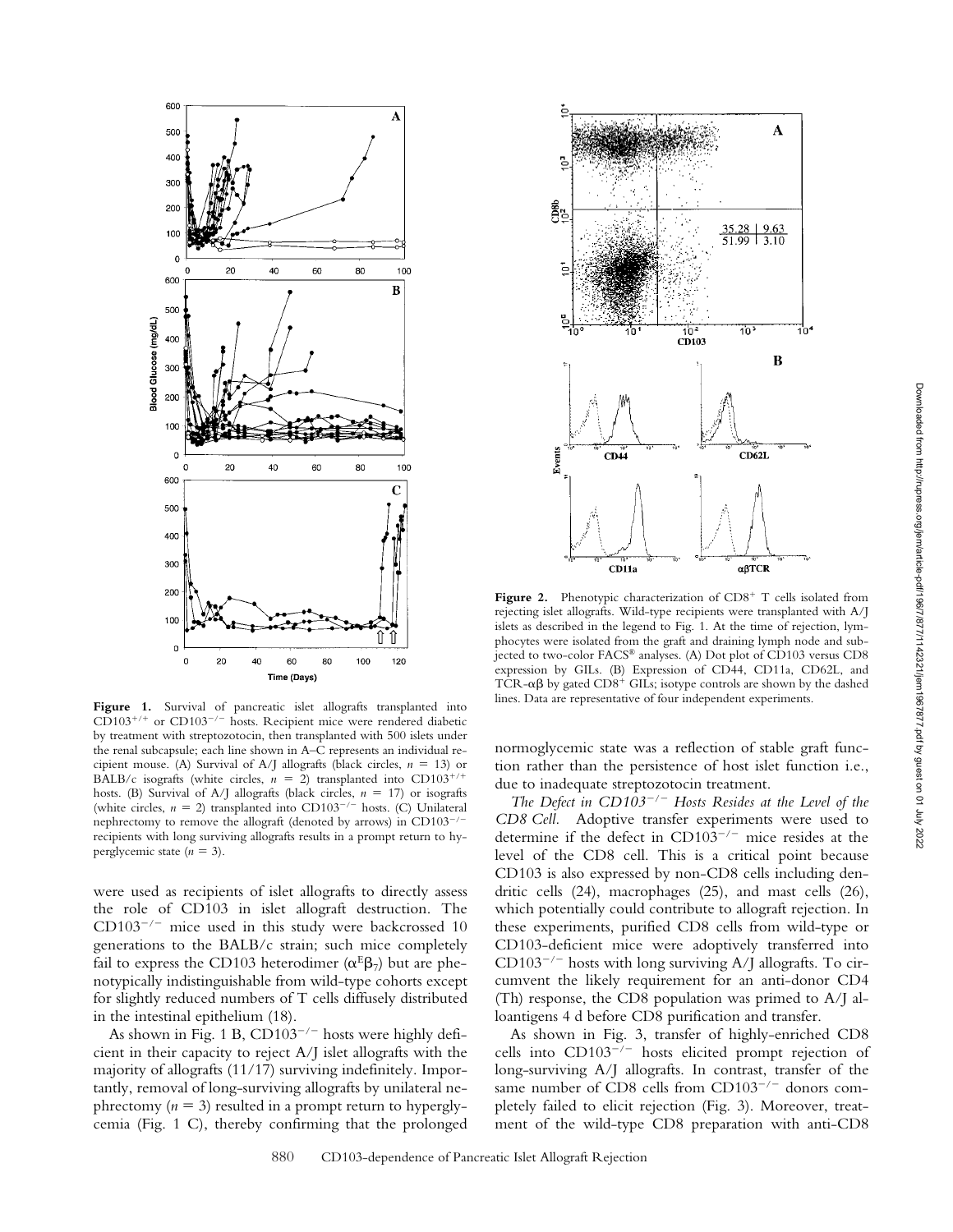mAb plus complement (non-CD8 cells in Fig. 3) completely abrogated its capacity to transfer rejection (Fig. 3). Thus, these data demonstrate that CD8 cells in  $CD103^{-/-}$ hosts are deficient in their capacity to mediate rejection of islet allografts.

*CD103-deficient CD8 Cells Exhibit Normal Effector Responses to A/J Alloantigens and Efficiently Traffic to the Graft Site.* Despite their inability to mediate rejection of A/J islet allografts, CD8 cells in CD103<sup>-/-</sup> mice exhibited normal responsiveness to A/J alloantigens in conventional assays of CD8 activation and effector function. Fig. 4 shows that CD8 effectors derived from  $CD103^{-/-}$  and wild-type mice mount comparable responses to A/J alloantigens both with respect to IFN- $\gamma$  production (Fig. 4 A) and lytic activity toward lymphoblast targets (Fig. 4 B).  $CD103^{-/-}$  and wild-type mice also exhibit comparable, albeit weak, proliferative responses to A/J alloantigens (unpublished data).



**Figure 3.** Adoptive transfer experiments.  $50 \times 10^6$  CD8<sup>+</sup> T cells from  $CD103^{+/+}$  (black squares) or  $CD103^{-/-}$  donors (white circles) were adoptively transferred into  $CD103^{-/-}$  hosts with long surviving (>50 d) A/J islet allografts. The top and bottom panels show the results of two independent experiments. Donors were immunized with 107 A/J SCs intraperitoneally 4 d before cell isolation. A control group of  $CD103^{-/-}$ hosts with long surviving A/J islet allografts received  $25 \times 10^6$  purified non-CD8 cells from CD103<sup>+/+</sup> donors (black circles). Each line represents blood glucose levels from a single recipient mouse. CD8 cells for these experiments were purified from combined spleens and lymph nodes of primed donors by immunomagnetic depletion with mAbs to CD4 and MHC class II, and comprised  $>60\%$  CD8<sup>+</sup> T cells with  $0.1\%$  CD4<sup>+</sup> T cells. The non-CD8 preparation was obtained by treatment of the wild-type CD8 preparation with anti-CD8 mAb plus complement and comprised  $>$  97% non-T cells (splenic B cells) with  $<$  0.01% residual CD8<sup>+</sup> cells.

An adoptive transfer model was devised to assess the efficiency with which CD103-deficient CD8 effectors traffic to the graft site. In this model, equal numbers  $(5 \times 10^6)$  of purified CD8 cells from CD103<sup>-/-</sup> (Thy1.1<sup>-</sup>/1.2<sup>+</sup>) and  $CD103^{+/+}$  (Thy1.1<sup>+</sup>/1.2<sup>-</sup>) donors were transferred into syngeneic wild-type  $(Thy1.1^+/Thy1.2^+)$  hosts which subsequently received A/J islet allografts. Three-color FACS<sup>®</sup> of GILs harvested at the time of early rejection ( $BG > 200$ ) mg/dL) were then used to quantitate relative numbers of transferred CD8 populations which successfully trafficked to the graft site. As shown in Fig. 5, CD103-deficient CD8 cells trafficked to the graft with efficiency comparable to that of wild-type CD8 cells. In three independent experiments,  $18.7 \pm 1.4\%$  (mean  $\pm$  SE) of the transferred cell population was of CD103<sup>-/-</sup> origin as compared with 20.6  $\pm$ 5.8% of CD103<sup>+/+</sup> origin. Importantly, CD8 cells isolated from such grafts were devoid of naive (CD62LhiCD44lo) CD8 cells (unpublished data), thereby excluding the trivial possibility that the graft-associated CD8 cells derived from contaminating peripheral blood. Thus, these data demonstrate that CD103 expression is not required for effective



**Figure 4.** CD8 cells from  $CD103^{-/-}$  mice exhibit normal responsiveness to A/J alloantigens in conventional assays of CD8 effector function. CD8 effectors were generated by coincubation of SCs from CD103<sup>+/+</sup> or  $CD103^{-/-}$  mice with A/J SCs in 5-d mixed lymphocyte cultures, and purified by negative selection with mAb plus complement. (A) IFN- $\gamma$ production by CD8 effectors derived from CD103<sup>+/+</sup> (black circles) or  $CD103^{-/-}$  (white circles) in response to A/J SCs or media only (triangles). Data shown are means  $(\pm SE)$  of three replicate values. (B) Lytic activity of CD8 effectors derived from CD103<sup>+/+</sup> (circles) or CD103<sup>-/-</sup> (triangles) to A/J (black symbols) and BALB/c (white symbols) lymphoblast targets in standard 4-h <sup>51</sup>[Cr] release assays. Data shown are means of four replicate values; SD was  $\leq 10\%$  of mean values.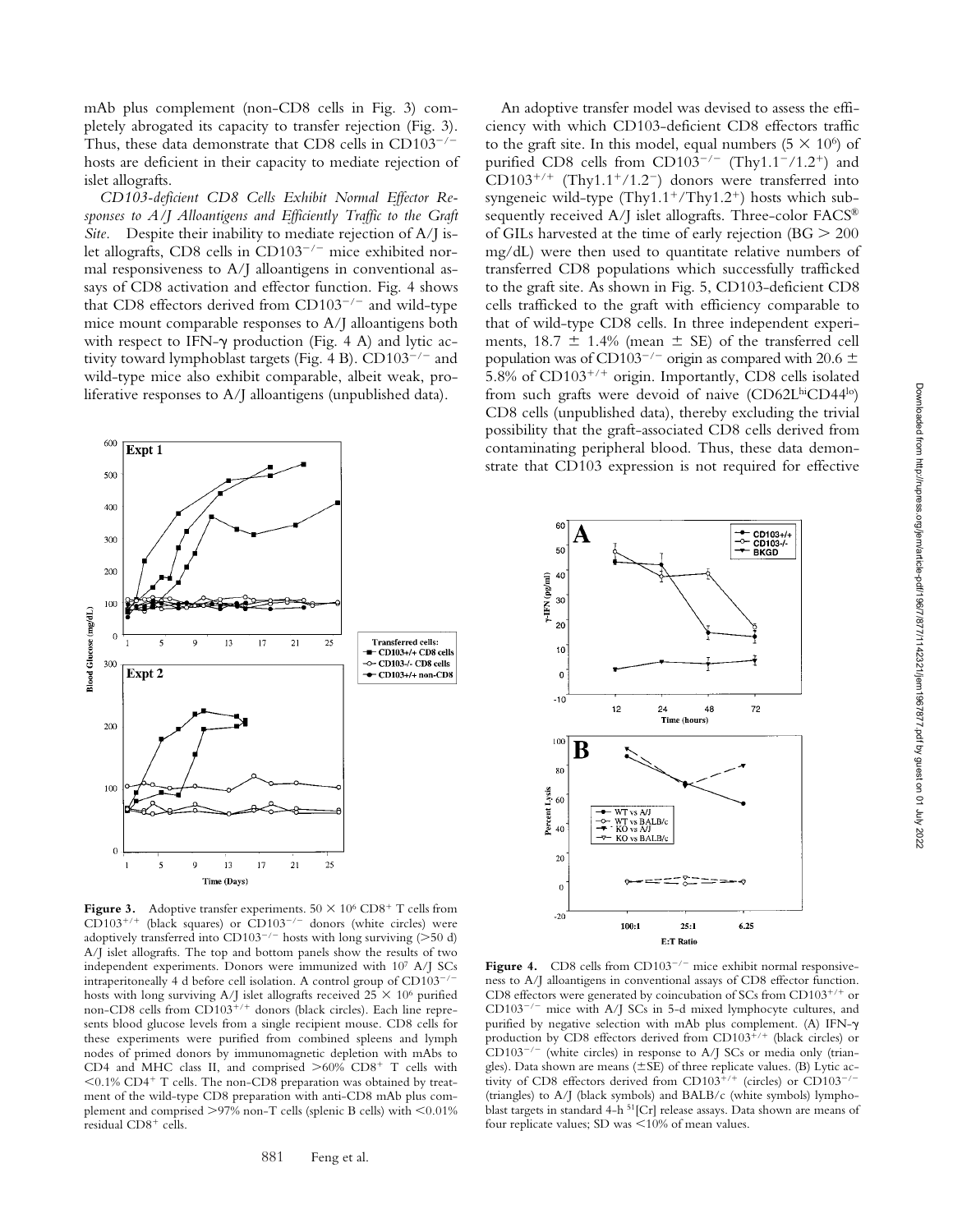

Figure 5. CD8 cells in CD103-deficient hosts traffic normally to the graft site. Equal numbers (5  $\times$  10<sup>6</sup>) of purified CD8 cells from CD103<sup>-/</sup>  $(Thy1.1^-/1.2^+)$  and  $CD103^{+/+}$   $(Thy1.1^+/1.2^-)$  donors were transferred into wild-type (Thy1.1<sup>+</sup>/Thy1.2<sup>+</sup>) hosts which were subsequently transplanted with A/J islet allografts. At the time of rejection, GILs were stained for three-color FACS® analyses with anti-Thy1.1-PE and anti-Thy1.2- FITC in combination with anti-CD8a-CyChrome. Data shown are for electronically gated CD8<sup>+</sup> lymphocytes. The quadrant on right shows the relative positions of wild-type and  $CD103^{-/-}$  cells in the density plot on left. Data shown are representative of three independent experiments.

activation of CD8 cells or trafficking of the resulting CD8 effectors to the general graft site.

*Analyses of CD8 Cells that Infiltrate Islet Allografts in CD103-deficient Hosts.* Histological analyses of islet allografts removed from wild-type hosts at the time of rejection showed that the islet grafts were infiltrated with large numbers of lymphocytes of T cell morphology concomitant with loss of graft function (Fig. 6 A). In marked contrast, long surviving allografts removed from  $CD103^{-/-}$ hosts (Fig. 6 B) were conspicuously free of infiltrating lymphocytes despite the presence of large numbers of lymphocytes in the subcapsular region. Similarly, islet allografts transplanted into  $CD103^{-/-}$  hosts and removed at the time of rejection in wild-type hosts (day 14 after transplant) showed pristine islet allografts despite massive accumulation of lymphocytes in the subcapsular space (Fig. 6 C).

FACS® analysis revealed that lymphocytes infiltrating the graft site in  $CD103^{-/-}$  hosts (isolated at day 14 after transplant) were predominantly TCR- $\alpha\beta^+$  cells ( $\sim$ 70%) of which  $\sim$ 22% were CD8 cells (Fig. 7 A). Fig. 7 B shows that CD8 cells in such grafts exhibited an activated/memory phenotype. As shown in Fig. 7 C, the majority  $(>96%)$  of CD8 cells infiltrating such grafts were capable of rapid bursts of IFN- $\gamma$  production after PMA/ionomycin stimulation, thereby confirming their effector status. Taken together with the above histologic analyses (Fig. 6, B and C), these data strongly suggest that deficient allograft rejection in  $CD103^{-/-}$  hosts reflects a defect at the level of intragraft migration of CD8 effectors; i.e., CD103 is apparently required for efficient entry of CD8 effectors into islet allografts.

*Normal Rejection of Skin Allografts in CD103/ Hosts.* In contrast to their impaired capacity to reject A/J islet allografts,  $CD103^{-/-}$  hosts were not deficient in the capacity



882 CD103-dependence of Pancreatic Islet Allograft Rejection

**Figure 6.** Graft histology. (A) Islet allograft transplanted into wild-type host harvested at the time of rejection (BG  $>$  300 mg/dL). (B) Long surviving  $(>100$  d) islet allograft removed from  $CD103^{-/-}$  host as shown in Fig 1 C. (C) Islet allograft transplanted into  $CD103^{-/-}$  host and harvested at the time of rejection in wild-type hosts (day 14 after transplant). (D) Skin allograft transplanted into wild-type host harvested at the time of rejection (day 8 after transplant). Arrows in A–C mark the position of islet allografts under the renal subcapsule; the arrow in D marks the postion of the graft epidermis. Data shown are H&E staining of paraffin-embedded sections.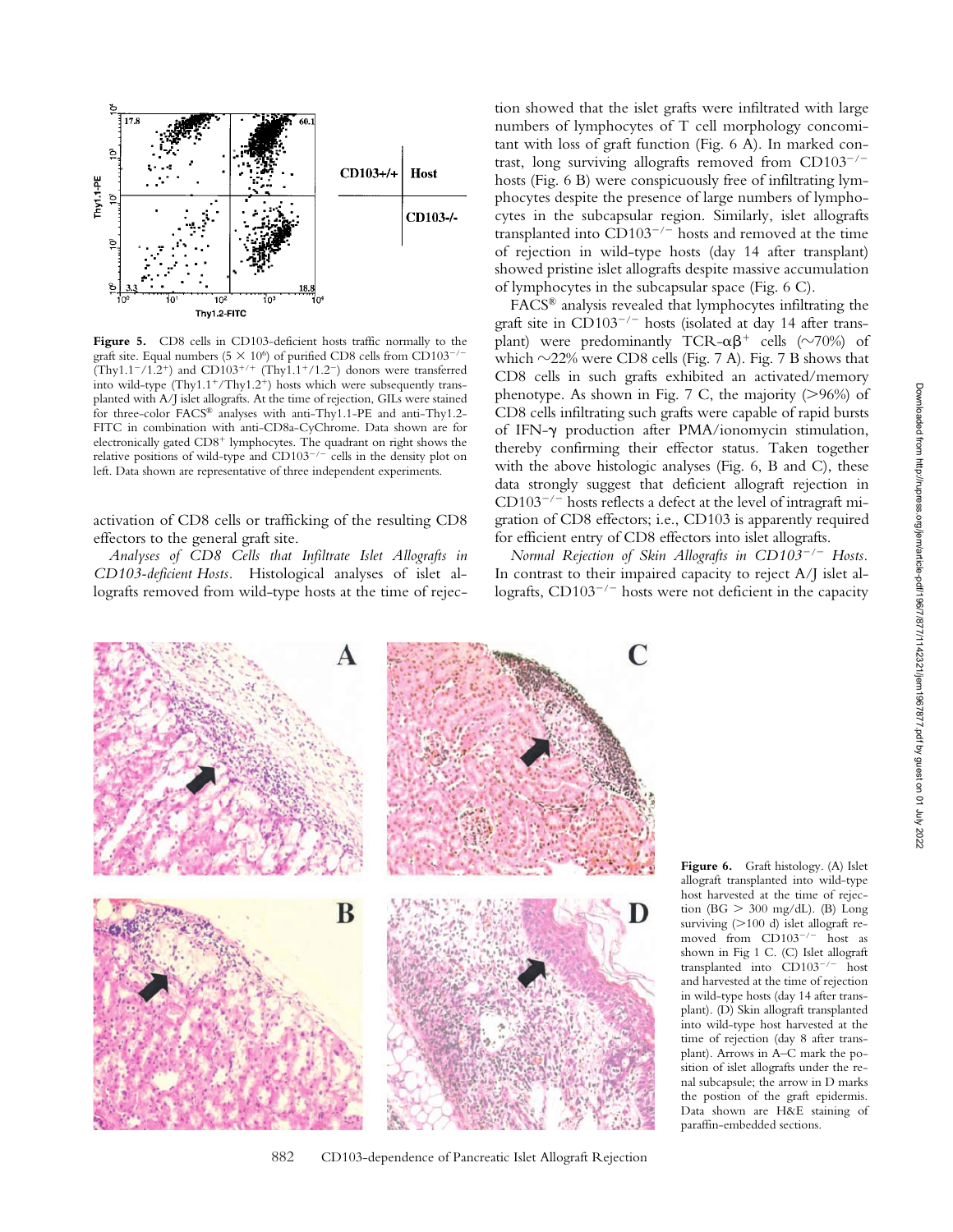to reject A/J skin allografts.  $CD103^{+/+}$  and  $CD103^{-/-}$ hosts both rejected A/J skin allografts with similar kinetics: mean  $\pm$  SEM = 7.67  $\pm$  0.37 d ( $n = 10$ ) for wild-type versus 8.22  $\pm$  0.43 d (mean  $\pm$  SEM) (*n* = 9) for CD103<sup>-/-</sup> hosts (P  $> 0.36$ ). These data demonstrate that CD103<sup>-/-</sup> mice do not possess a global defect in allograft rejection.

Given that skin allografts contain important epithelial elements (epidermis), the lack of a requirement for CD103 in rejection of skin allografts was unexpected. To explore this issue more fully, histological analyses of A/J skin grafts transplanted onto  $CD103^{+/+}$  (Fig. 6 D) and  $CD103^{-/-}$  recipients (unpublished data) were performed. Rejection of skin allografts in wild-type hosts is accompanied by massive infiltration of lymphocytes into the dermis and vascular bed of rejecting skin allografts yet the graft epidermis remains



**Figure 7.** Phenotypic analysis of lymphocytes that infiltrate pancreatic islet allografts in CD103<sup>-/-</sup> hosts. CD103<sup>-/-</sup> recipients were transplanted with A/J islets as described in the legend to Fig. 1. At day 14 after transplant, GILs were isolated and subjected to FACS® analyses. (A) Dot plot of TCR- $\alpha\beta$  versus CD8 expression by GILs. (B) Expression of CD62L (thin solid line), CD44 (thick solid line), and CD11a (dashed line) by electronically-gated CD8<sup>+</sup> GILs. (C) IFN- $\gamma$  production by gated CD8<sup>+</sup> GILs after PMA/ionomycin activation; identical results were obtained for TNF- $\alpha$  production. Isotype control staining is shown by the gray peaks in B and C.

strikingly free of lymphocytic infiltration (see arrow, Fig. 6 D). Note that the epidermis in rejecting allografts remains intact except in focal areas with ischemic necrosis due to the vascular damage and secondary infiltration by neutrophils. Parallel analyses of skin allografts in CD103-deficient hosts revealed an identical histologic picture (unpublished data). Thus, in contrast to islet allograft rejection, skin allograft rejection in this strain combination apparently does not occur via direct destruction of epithelial compartments (epidermis) and, consequently, does not require CD103.

## **Discussion**

The salient finding of this study is that expression of CD103 is required for efficient destruction of graft epithelial compartments by CD8 cells. This finding provides insight into the important clinical problem of organ allograft rejection. Similar to pancreatic islet allografts, the functional elements of most commonly transplanted organs express E-cadherin and are vulnerable to CD8-mediated rejection (1, 2). Robertson et al. (15) recently demonstrated that CD103<sup>+</sup> T cells selectively accumulate within the graft tubular epithelium during clinical renal allograft rejection, and we have shown that such cells possess a classic CD8 effector phenotype  $(CD8\alpha\beta^+ TCR - \alpha\beta^+ CD11a^{\text{hi}} per for in^+;$ reference 27). This study provides compelling evidence that a causal relationship exists between the  $CD103^+CD8^+$ effector subset and destruction of graft epithelial elements, and thus identifies CD103 as a novel target for therapeutic intervention in organ allograft rejection.

The critical role of CD8 cells in rejection of pancreatic islet allografts is well documented. CD8-deficient mice show delayed rejection of islet allografts (28), and treatment of wild-type mice with anti-CD8 mAb (29) or transplantation of MHC class I–deficient islets (30) leads to indefinite survival of islet allografts. This study extends these findings by demonstrating that CD103 expression by CD8 cells is required for efficient islet allograft destruction. Initially, we observed that CD8 effectors expressing high levels of CD103 are present at the site of islet allograft rejection (Fig. 2). Consistent with a role for such cells in the rejection process, islet allografts enjoyed strikingly prolonged survival in CD103<sup>-/-</sup> hosts compared with CD103<sup>+/+</sup> hosts (Fig. 1). That the defect in  $CD103^{-/-}$  mice resides at the level of the CD8 cell was established using adoptive transfer experiments. CD8 cells from wild-type mice promptly elicited rejection of long surviving allografts, whereas CD8 cells from  $CD103^{-/-}$  mice were completely ineffectual in this regard (Fig. 3).

It remains to be determined how CD103 promotes destruction of islet allografts by CD8 cells. It is unlikely that the deficiency in CD103<sup>-/-</sup> mice reflects suboptimal activation or maturation of host CD8 cells because CD103 deficient CD8 effectors exhibit normal responsiveness to A/J (leukocyte) targets in conventional assays of CD8 activation and effector function (Fig. 4). Consistent with these in vitro observations, islet allografts in  $CD103^{-/-}$  hosts are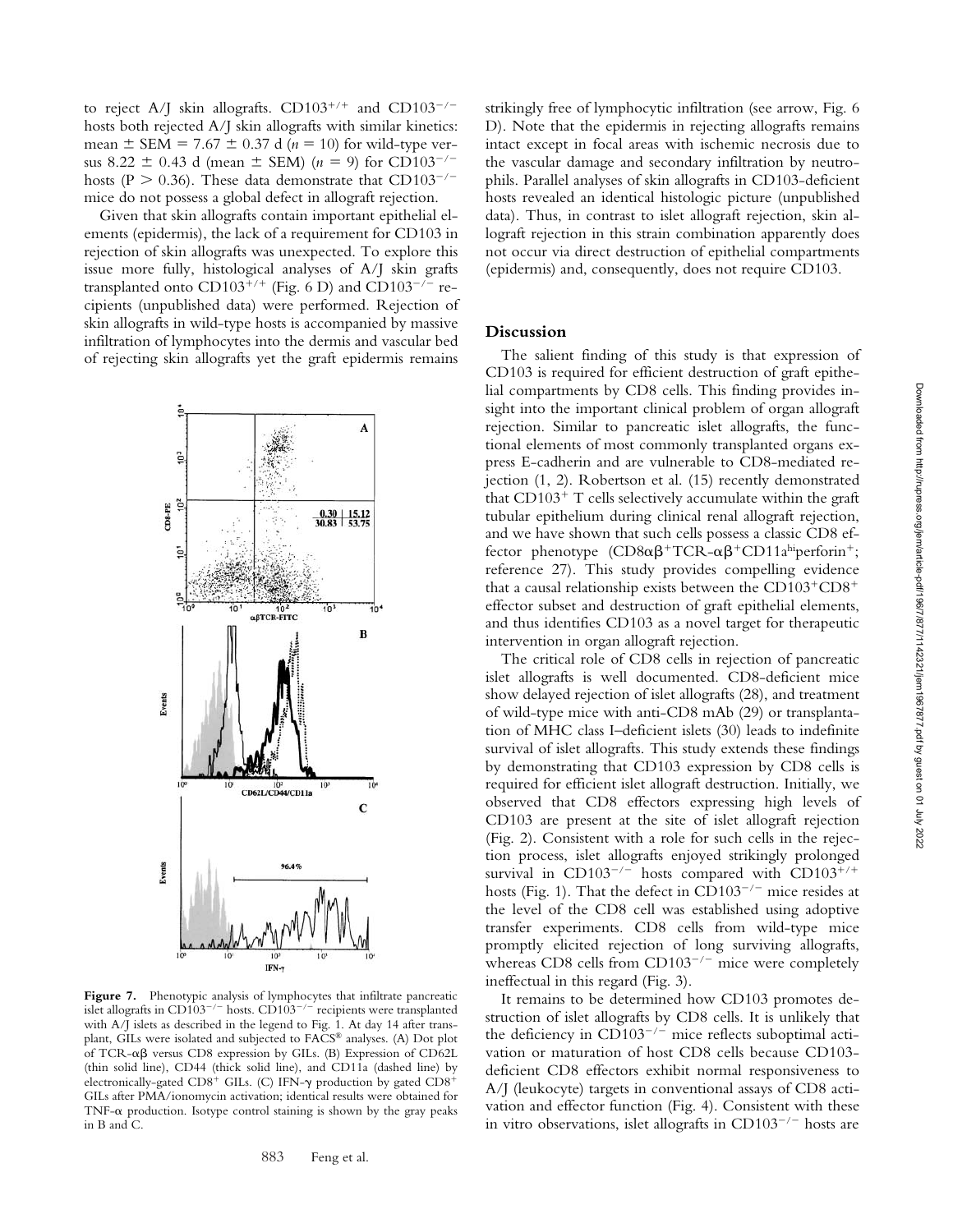infiltrated with CD8 cells exhibiting the classic phenotypic and functional properties of CD8 effectors (Fig. 7). Adoptive transfer experiments confirmed that CD103 expression is not required for efficient trafficking of CD8 effectors to the graft site (Fig. 5). The latter data are consistent with the findings of Lefrancois et al. (19) who reported normal trafficking of CD103-deficient CD8 cells from peripheral lymphoid tissues to the lamina propria and IEL compartments. Thus, by process of elimination, these data strongly suggest that the inability of CD103-deficient CD8 cells to reject islet allografts reflects a defect at the level of intragraft migration or delivery of effector function.

Given that islet allografts express the CD103 ligand, E-cadherin, we favor the possibility that CD103 somehow targets donor-reactive CD8 effectors to graft epithelial cells, and thereby facilitates rejection. Importantly, combined histological and FACS® analyses of islet allografts in  $CD103^{-/-}$  hosts (Figs. 6 and 7) revealed that  $CD8$  effectors successfully extravasate into the general graft site (the renal subcapsule) but fail to accumulate within the islet allograft itself. These data suggest that CD103 critically functions to promote entry and/or retention of CD8 effectors into epithelial compartments. There is evidence that cytokine production (31), particularly IFN- $\gamma$  (5), and not the perforin or Fas/FasL pathways (5, 32) is critical for islet allograft destruction by CD8 cells. Recent studies in cardiac (33, 34), skin (35), and tumor (36) rejection models indicate that IFN- $\gamma$  produced by graft infiltrating CD8 effectors impacts graft survival by inducing intragraft expression of the CXC chemokines, IP-10 and Mig, which are potent chemoattractants for activated T cells. Based on these data, we postulate that the salient role of CD8- CD103<sup>+</sup> effectors in islet allograft rejection, by virtue of their unique capacity to interact with epithelial layers, may be to guide the migration of other inflammatory cells into critical areas of the graft (i.e., the graft functional elements). Consistent with this hypothesis, although islet allografts in wild-type hosts are thoroughly penetrated with infiltrating lymphocytes (Fig. 6 A), CD8<sup>+</sup>CD103<sup>+</sup> cells comprise only a small fraction  $\left($  < 10%) of such cells (Fig. 2 A). Indeed,  $CD103$ <sup>-</sup>  $CD8$ <sup>+</sup> ( $\sim$ 35%) and  $CD103$ <sup>-</sup> $CD8$ <sup>-</sup> cells  $(\sim)50\%$ , likely CD4 cells and B cells) comprise the vast majority of GILs (Fig. 2 A). These data suggest that CD103<sup>-</sup>CD8<sup>+</sup> cells and other inflammatory cells are helped into the graft by a small subset of  $CD103$ <sup>- $CD8$ <sup>+</sup></sup> cells which effectively penetrate the graft. Studies using chemokine/cytokine-deficient donors and hosts are underway to definitively test this hypothesis.

Studies of IEL populations provide precedent that CD103 can target T cells to epithelial layers. Consistent with a role for CD103 in promoting retention of T cells in the mucosal epithelium, the distribution of CD103<sup>+</sup> IEL within the gut epithelium correlates with expression of E-cadherin, and CD103-deficient mice exhibit a specific deficiency (albeit mild) of TCR- $\alpha\beta^+$  cells in the IEL compartment (18). Furthermore, CD103 has been shown to promote adhesion of intestinal IEL to epithelial cell lines in vitro (11, 12, 37), and there is evidence that CD103/E-

cadherin adhesive interactions are enhanced by signaling through the TCR complex (37).

This data does not exclude a role for CD103 in promoting cytolysis of islet allografts and/or intragraft expansion of CD8 effectors subsequent to their migration into epithelial compartments. There is evidence that CD103-mediated signaling promotes both proliferation (38, 39) and cytolytic activity (21, 40) of IEL populations, and we have previously shown that anti-CD103 mAbs inhibit lysis of epithelial targets by allospecific (CD103<sup>+</sup>) CTL clones (14). The current dogma is that LFA-1 (CD11a/b1) plays a dominant role in delivery of CD8 effector function through recognition of its broadly expressed ligand, intracellular adhesion molecule (ICAM)-1 (41).  $CD103+CD8$ <sup>+</sup> cells that infiltrate islet allografts express high levels of LFA-1 (CD11a, Fig. 2 B), but it remains unclear whether islet allografts express significant levels of ICAM-1. Although mouse islets can be induced to express ICAM-1 in vitro with inflammatory cytokines (42), in vivo studies indicate that ICAM-1 expression within inflamed islets is limited to infiltrating leukocyte populations (43); furthermore, treatment of islet allografts with ICAM-1 antisense oligodeoxynucleotide is ineffective in prolonging graft survival (44). Conversely, islets and other epithelial structures constitutively express the CD103 ligand, E-cadherin (20). Thus, CD103/E-cadherin interactions have the potential to impact CD8 effector function at multiple levels including not only migration into epithelial compartments but also in subsequent destruction of epithelial targets.

The concept that CD103 may promote migration of CD8 effectors into epithelial compartments is at odds with the findings of Lefrancois et al. (19), who used adoptive transfer of TCR-transgenic CD8 cells on a  $CD103^{-/-}$ background to demonstrate that CD103 is not required for retention of CD8 cells within the intestinal IEL compartment. However, it is important to note that the Lefrancois study examined migration of OVA-specific CD8 cells into the gut following systemic immunization with OVA constructs; thus, it is not clear that OVA was expressed within the IEL compartment examined. Conversely, the CD8 response examined in the present study (BALB/c anti-A/J) is likely directed to the mismatched class I alloantigen (H- $2K<sup>k</sup>$ ) which is well expressed by the epithelial compartment (islet allograft) in question. As discussed above, CD103/Ecadherin adhesive interactions are regulated by signaling through the TCR complex (37). Thus, the dramatic impact of CD103 on CD8 effector responses noted in the present study may depend on corecognition of MHC/peptide in the context of epithelial layers.

The present finding that  $CD103^{-/-}$  hosts exhibit normal rejection of skin allografts was unexpected given that the skin contains important epithelial structures (keratinocytes comprising the epidermis). However, histologic analyses revealed that skin allograft rejection in the A/J to BALB/c strain combination does not involve direct T cell–mediated destruction of epithelial structures (epidermis) but rather reflects destruction of the underlying support structures leading to necrosis of the overlying epidermis (Fig. 6 D). These data are consistent with the findings of Wolman et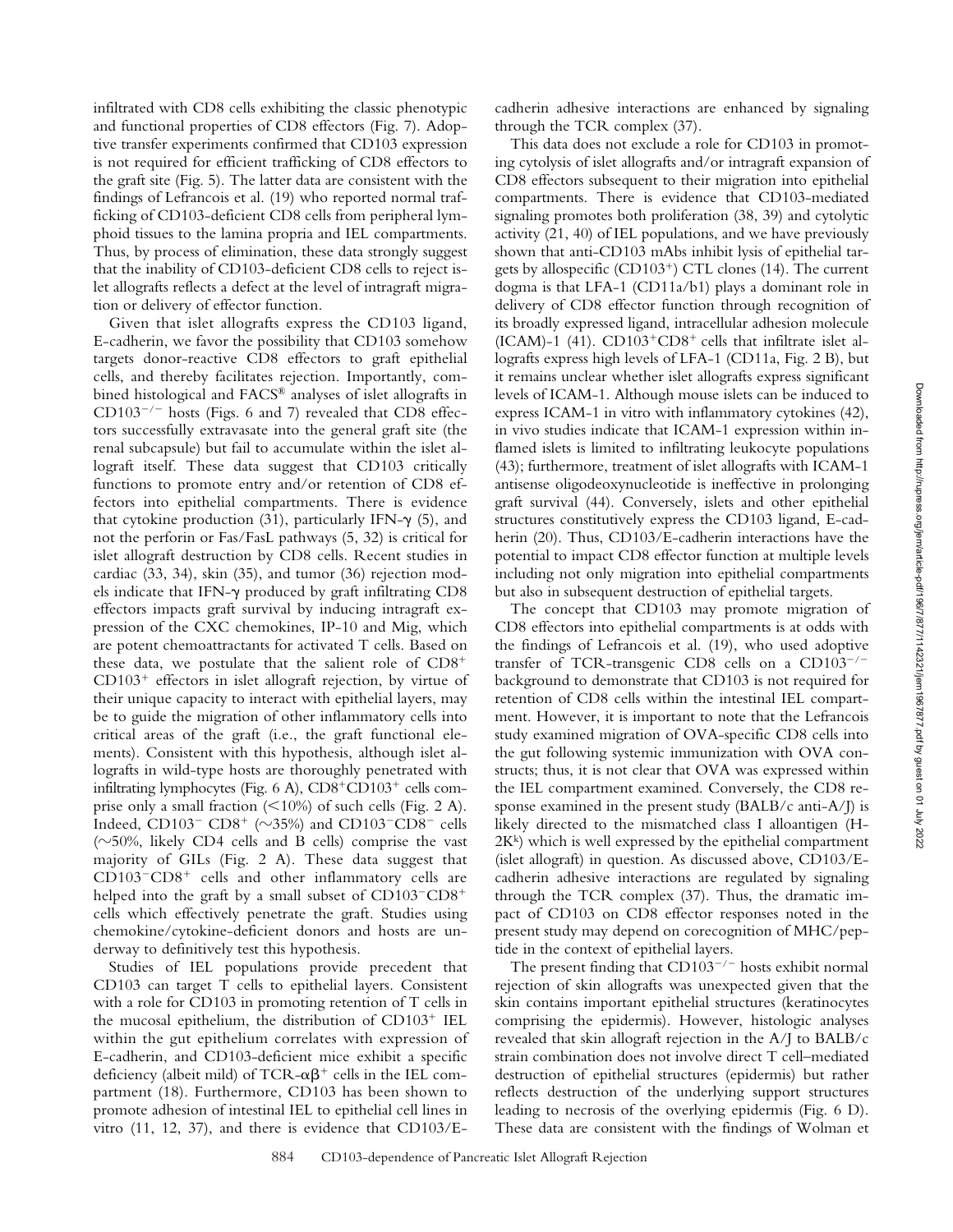al. (45) who reported that skin allograft rejection in BALB/c hosts reflects occlusion of blood vessels at the graft-host border with ischemia of the graft. Unlike islet allografts, skin allografts are highly vulnerable to CD4-mediated rejection (1, 2); moreover, A/J donors are fully mismatched from BALB/c at MHC class II alleles (I-A<sup>k</sup> and I-E<sup>k</sup>). Thus, destruction of skin allografts in this strain combination is likely mediated by CD4 effectors directed to class II alloantigens expressed by the graft vasculature, whereas islet rejection is likely mediated by CD8 effectors directed to class I alloantigens expressed by the graft functional elements (insulin-producing  $\beta$  cells). It is important to note, however, that this data does not exclude a role for CD103 in promoting CD8-mediated destruction of skin allografts in other strain combinations or transplant scenarios.

These findings are consistent with a general role for CD103 in facilitating immune surveillance of epithelial compartments by CD8 cells. The CD103 ligand, E-cadherin, functions at the level of adherent junctions (13) to promote homotypic interactions between adjacent epithelial cells and, consequently, is selectively yet ubiquitously expressed by cells comprising epithelial layers. Importantly, the initial site of attack by intracellular parasites is generally an epithelial layer (i.e., the mucosa of the skin, lungs, and gut), and there is abundant evidence that CD8-mediated destruction/neutralization of the infected epithelial cells is often required for clearance of such pathogens (46). Indeed, CD103+CD8 $\alpha\beta$ +TCR- $\alpha\beta$ + cells with potent cytolytic capability (albeit of unknown specificity) are abundantly present within the IEL and LPL compartments of normal individuals (47), where they are thought to function as an initial line of defense against frequent microbial attack at such sites. A role for CD103<sup>+</sup>CD8<sup>+</sup> effectors in surveillance against tumors of epithelial origin (48), and as an effector mechanism in the epithelial lesions characteristic of GVHD (49) and autoimmune pathology (50) is also plausible. It will now be important to determine the extent to which these diverse sites are permissive for the induction/ maintenance of CD103 expression by antigen-specific CD8 effectors, as this likely represents the salient factor limiting the role of CD103 in CD8-mediated immune responses.

We are indebted to Drs. Jan Cerny and Kamal Moudgil for critical reading of this manuscript, and to Dr. Anu Arya whose kind gift of CD103-deficient mice made this work possible.

This work was supported by a grant from the National Institutes of Health (AI36532) to G.A. Hadley.

*Submitted: 1 February 2002 Revised: 29 May 2002 Accepted: 11 July 2002*

# **References**

- 1. Hall, B.M. 1991. Cells mediating allograft rejection. *Transplantation.* 51:1141–1151.
- 2. Steinmuller, D. 1985. Which T cells mediate allograft rejection? *Transplantation.* 40:229–233.
- 3. Topham, D.J., R.A. Tripp, and P.C. Doherty. 1997. CD8-

T cells clear influenza virus by perforin or Fas-dependent processes. *J. Immunol.* 159:5197–5200.

- 4. Barth, R.J., Jr., J.J. Mule, P.J. Spiess, and S.A. Rosenberg. 1991. Interferon  $\gamma$  and tumor necrosis factor have a role in tumor regressions mediated by murine CD8<sup>+</sup> tumor-infiltrating lymphocytes. *J. Exp. Med.* 173:647–658.
- 5. Diamond, A.S., and R.G. Gill. 2000. An essential contribution by IFN- $\gamma$  to CD8<sup>+</sup> T cell-mediated rejection of pancreatic islet allografts. *J. Immunol.* 165:247–255.
- 6. Cocchi, F., A.L. DeVico, A. Garzino-Demo, S.K. Arya, R.C. Gallo, and P. Lusso. 1995. Identification of RANTES, MIP-1 $\alpha$ , and MIP-1 $\beta$  as the major HIV-suppressive factors produced by CD8- T cells. *Science.* 270:1811–1815.
- 7. Kim, J.J., L.K. Nottingham, J.I. Sin, A. Tsai, L. Morrison, J. Oh, K. Dang, Y. Hu, K. Kazahaya, M. Bennett, et al. 1998. CD8 positive T cells influence antigen-specific immune responses through the expression of chemokines. *J. Clin. Invest.* 102:1112–1124.
- 8. Butcher, E.C., and L.J. Picker. 1996. Lymphocyte homing and homeostasis. *Science.* 272:60–66.
- 9. Hadley, G.A., S.T. Bartlett, C.S. Via, E.A. Rostapshova, and S. Moainie. 1997. The epithelial cell-specific integrin, CD103 ( $\alpha$  E integrin), defines a novel subset of alloreactive CD8- CTL. *J. Immunol.* 159:3748–3756.
- 10. Hadley, G.A., E.A. Rostapshova, D.M. Gomolka, B.M. Taylor, S.T. Bartlett, C.I. Drachenberg, and M.R. Weir. 1999. Regulation of the epithelial cell-specific integrin, CD103, by human CD8<sup>+</sup> cytolytic T lymphocytes. Trans*plantation.* 67:1418–1425.
- 11. Karecla, P.I., S.J. Bowden, S.J. Green, and P.J. Kilshaw. 1995. Recognition of E-cadherin on epithelial cells by the mucosal T cell integrin αM290 β 7 (αΕβ7). *Eur. J. Immunol.* 25:852–856.
- 12. Cepek, K.L., S.K. Shaw, C.M. Parker, G.J. Russell, J.S. Morrow, D.L. Rimm, and M.B. Brenner. 1994. Adhesion between epithelial cells and T lymphocytes mediated by E-cadherin and the  $\alpha$ E $\beta$ 7 integrin. *Nature.* 372:190–193.
- 13. Aberle, H., H. Schwartz, and R. Kemler. 1996. Cadherincatenin complex: protein interactions and their implications for cadherin function. *J. Cell Biochem.* 61:514–523.
- 14. Rostapshova, E.A., J.M. Burns, S.T. Bartlett, and G.A. Hadley. 1998. Integrin-mediated interactions influence the tissue specificity of CD8<sup>+</sup> cytolytic T lymphocytes. Eur. J. Immu*nol.* 28:3031–3039.
- 15. Robertson, H., W.K. Wong, D. Talbot, A.D. Burt, and J.A. Kirby. 2001. Tubulitis after renal transplantation: demonstration of an association between CD103<sup>+</sup> T cells, transforming growth factor  $\beta$ 1 expression and rejection grade. Transplanta*tion.* 71:306–313.
- 16. Kilshaw, P.J., and S.J. Murant. 1990. A new surface antigen on intraepithelial lymphocytes in the intestine. *Eur. J. Immunol.* 20:2201–2207.
- 17. Cerf-Bensussan, N., A. Jarry, N. Brousse, B. Lisowska-Grospierre, D. Guy-Grand, and C. Griscelli. 1987. A monoclonal antibody (HML-1) defining a novel membrane molecule present on human intestinal lymphocytes. *Eur. J. Immunol.* 17:1279–1285.
- 18. Schon, M.P., A. Arya, E.A. Murphy, C.M. Adams, U.G. Strauch, W.W. Agace, J. Marsal, J.P. Donohue, H. Her, D.R. Beier, et al. 1999. Mucosal T lymphocyte numbers are selectively reduced in integrin  $\alpha E$  (CD103)-deficient mice. *J*. *Immunol.* 162:6641–6649.
- 19. Lefrancois, L., C.M. Parker, S. Olson, W. Muller, N. Wag-